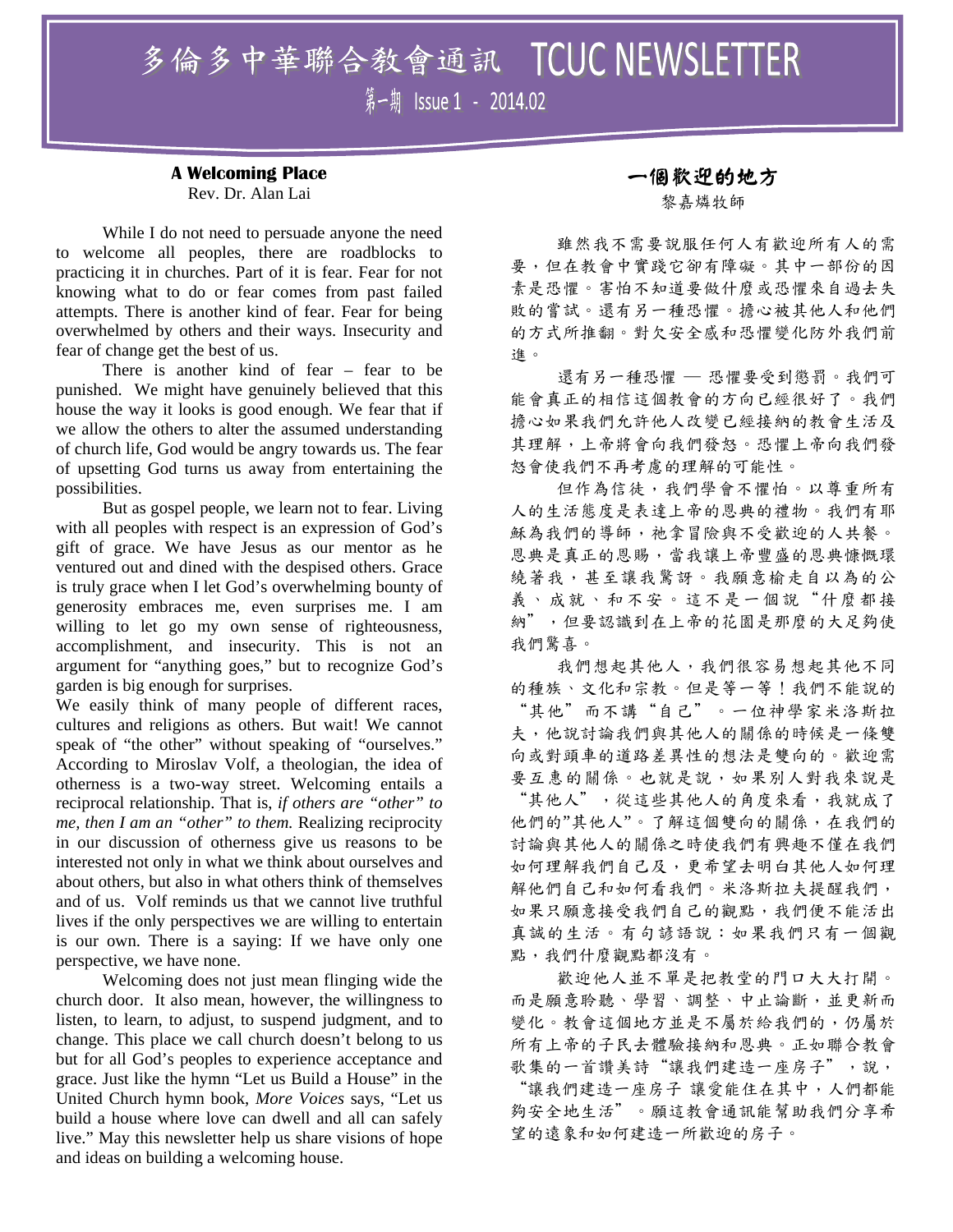**The TCUC Commission** has been in existence since March, 2013. The Annual Report for 2013 will be available soon outlining developments over this period. The various task groups organized in December 2013 and January 2014 are beginning to function well. These task groups are transitional structures that are meant cover all areas of the Church's work. As they meet and carry out their work there are bound to be developments and changes. Some people ask, "What exactly is expected from each task group?" Questions like this will be answered over time. There may be areas of overlap or areas that have been overlooked. The experience of each task group will help determine what changes may be necessary. In due course a new governance structure for TCUC will be developed. The role of the Commission will be to help this process develop, but it will be the members of TCUC yourselves who will need to decide on what your mission is and what structures will be best suited to achieving your goals. Some workshops or congregational retreats can be important occasions to discuss your hopes and fears about the future and how we can all work together as faithful followers of Christ for the good of Toronto Chinese United Church. We are very encouraged by the leadership and dedication of church members and pray God will bless you as you move into the future.

多倫多中華聯合教會專責委員會已自2013 年3月成立。2013年的年報將短期發佈,概述這段時 間內事態的發展。各工作組已在2013年12月和2014年 1月開始運作良好。這些工作組設立在過渡的結構 上,工作希望涵蓋教會所有的範圍。隨著他們要滿足 需要和展開工作,必定會有些新發展和轉變。有些人 問,"從每個工作組有什麼確切地的期望?"這樣的 問題將會隨著時日去答覆 。有些工作範圍可能有重 疊或被忽視的。每個工作組的經驗將有助他們確定什 麼事需要改善。在適當的時候,多倫多中華聯合教會 新的管治架構將會可以產生。專責委員會將會幫助此 進程的發展,但多倫多中華聯合教會的成員需要決定 你們的使命,和什麼架構最適合實現你們的目標。透 過一些研習班(工作坊)或會眾退修會可以是重要的良 機,給大家討論你們的對未來的希望和恐懼,及我們 作為基督的忠實追隨者如何為多倫多中華聯合教會共 同努力。我們為教會成員的領導能力和奉獻的精神感 到非常鼓舞,並祈禱上帝保佑你們向前邁進。

#### **News From Finance and Administration Task Group (FATG)**

Tasks Completed and Actions Taken:

- 2014 operating budget was completed for the Operation Fund and Building Fund. The budget is submitted to the Commission for review and approval
- The audit of 2013 financial statements was completed by Rev. Chris Cheung and Edwin Chan.
- The FATG had streamlined the reporting format of our financial statements. The offerings and donations from the Chinese service and the English service will be combined as our church has one united ministry. The expenses of Operation Fund are grouped into four categories; Salaries and Benefits, Ministry Work, Administration, and Services and Utilities. The monthly reimbursements from Cheer Day Care Centre and T.H. Chan Memorial Chinese School are included as negative expenses in Services and Utilities as these are reimbursements for utilities and building maintenance costs.

 We, at TCUC are blessed with a beautiful building, a congregation with many gifts and talents, and its ministry work and programs. It is important that we take care of our building and support our ministry work and programs with appropriate resources as we journey forward. Please pray for the ongoing stewardship of our church.

#### 財務及行政組消息

已完成的任務和所採取的行動:

- 常務基金和建設及維修基金 2014 年預算已完成。 財政預算案已提交給專責委員會審查和批准。
- 2013 年 財務報告表已經張展雄牧師和陳永佳審 核。
- 財務及行政組精簡了我們的財務報告表的格式。本 堂現時為一個共同事工,將中文崇拜和英文崇拜的 捐獻將會合併。常務基金的開支分為四個類別:薪 金和福利、事工、管理,服務和水電。懷熙中文學 校和慈幼托兒中心每月的付費列入"服務和水電" 負開支,因為這些付費是水電和維修保養教會報銷 的費用。

蒙主恩典,多倫多聯合教會擁有美麗的教堂, 教友不乏有能之仕,配合堂內事工發展。在未來歷程 之中,我們都應為教堂維修保養的工作盡心竭力,用 適當的資源去支持推廣聖工。請繼續為本堂托管事工 代禱。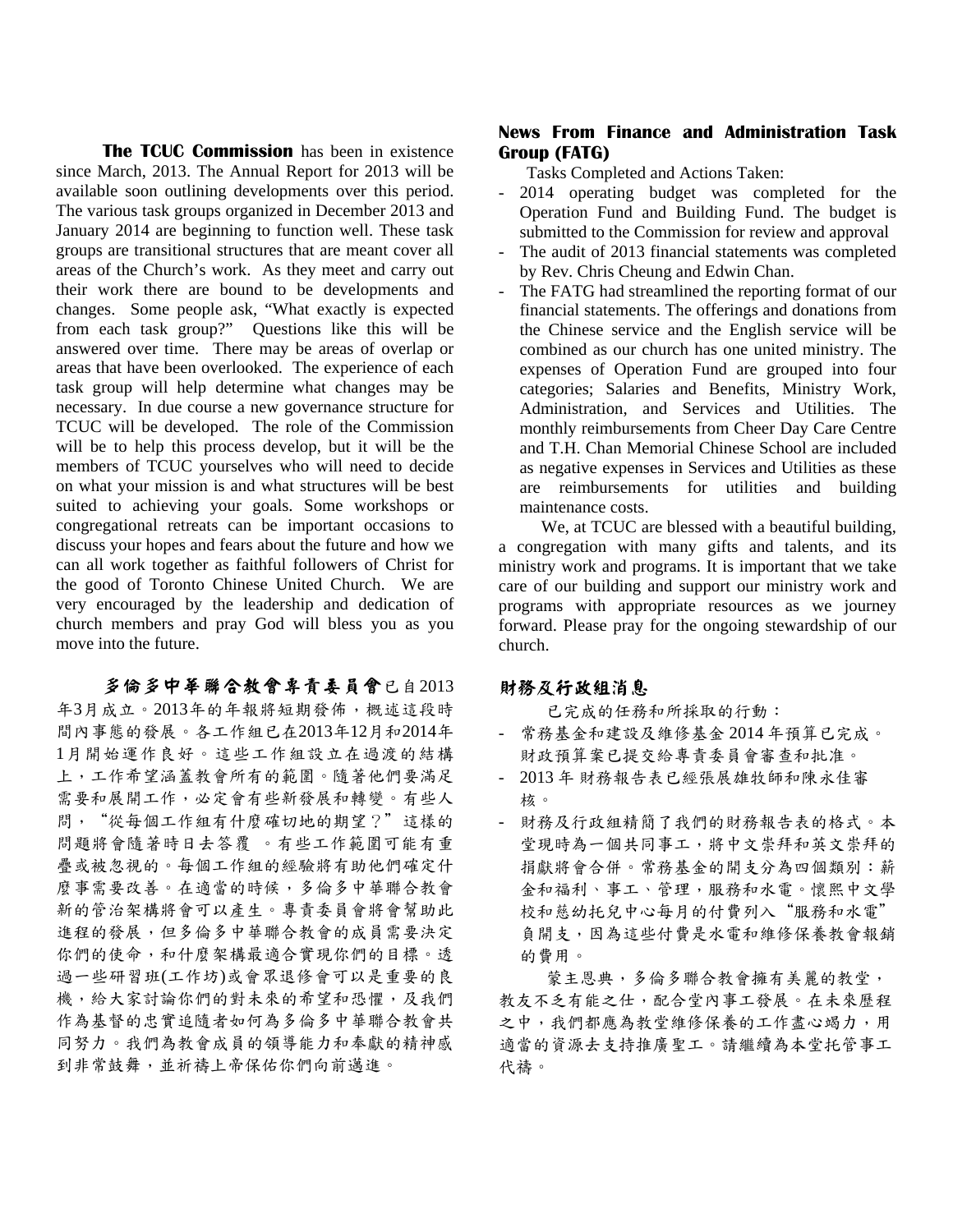**The Building Management Task Group** is moving on a number of issues. (1) On concern is about room use and storage areas. We are looking better space for the Sunday school supplies with easy access for teachers and convenient separation of different class materials. (2) Repair and upgrades for the kitchen are needed and will move ahead soon. (3) A new safety device for the elevator, now required, will be installed. (4) New locks and keys are being ordered as a safety concern after many years without change. (5) The lights in the sanctuary are difficult to access for changing bulbs. We are looking at various possible solutions. (6) In 2013 the gym roof was repaired and no new leaks have been noted so far. The air-con and heating equipment on the roof will be covered with a wooden structure to give them longer life and more efficient operation. The sanctuary south-side roof shingles have been repaired. The eaves troughs are to be cleaned out to avoid overflows that then freeze and create problems. (7) New mounted foldaway screens will be installed on each side of the sanctuary to improve sight lines for the projected readings and other visual materials. (8) We are satisfied with the efficiency of our snow removal contractor.

We invite church members to raise any concerns they may have or suggestions for improving our space and how we use it. You may contact any member of the Task Group: Kin Chan, Henry Lee, Wilson To or Ray Whitehead.

堂址管理组正在就一些問題邁進:(1)有關房 間的使用和貯物的地方。我們正在物色更好的位置存 放主日學的用品和教材,以便主日學教師按不同班級 分類。(2)廚房需要裝修,很快就可以落實。(3)電梯 現在需要一個新的安全裝置,短期內便完成。(4)多年 來門鎖沒有轉變,基於安全將會更換門鎖和鑰匙。 (5)聖堂內的燈泡十分難以更換。我們正在尋找各種可 能的解決方案。(6)在2013年運動場的屋頂已完成維 修,到目前為止沒有發現新的裂縫。屋頂上的冷氣和 暖氣機將會加一個木柵覆蓋保護,使機器有更高的效 率和壽命更長。屋所南方的屋頂瓦面已全部更換。簷 槽渠道將需要清理,以免雨水溢出結冰和產生其他問 題。(7)聖堂的每一面將會安裝新的折疊式螢幕,提高 閱讀的視線和其他視覺的需要。(8)我們對鏟雪承包商 的效率很滿意。

我們邀請會眾表達任何關注或建議,以改善教 會的空間如何使用得更好。你可以聯絡堂址組組員: 陳建江,李國基,杜國豪或白理明。

#### **Faith Development and Education Task Group updates**

- Sunday school teachers in both the Chinese side and English side were able to meet and share ideas. We plan to use the same curriculum, share resources and it includes sharing teachers in the future.
- Ideas have been discussed about future outreach, camp ministry and finding a gathering place for youth.
- Youth and Young Adult Working Group met and we plan to organize summer activities such as outdoor worship, picnic, and events for young adults.
- A new Cantonese-speaking Career Fellowship is launched in February.
- A sub-group is formed to look after the needs of seniors

#### 信仰栽培和教育工作組

- 中、英文崇拜的主日學老師曾會面和分享意見。 我們計劃使用同一個課程,共用資源,并且包括 在將來調動兩個崇拜的主日學老師。
- 我們討論到將來的外展事工,露營活動及為青年 人物色一個會集的地方。
- 青年和初青成年人工作小組有開會,我們計劃在 夏天組織活動,如戶外崇拜、旅行和一些為初青 成年人的活動。
- 一個新的就業團契在二月誕生。
- 已成立一個工作小組照顧年長者的需要

#### **Our Choir: Renewal and Transformation**

In the fall of 2013 we saw the most dramatic transformation of our church choir in recent years. With a high turnover of our membership in September, it was clear that we needed to make drastic changes to adapt to the new realities of the church. We began by asking this simple but important question: *what is the best way to restart and grow our music ministry?* From the start, it was apparent that while the choir has been reduced in size, we were still strong and dedicated, and very balanced in every section, from sopranos to bass. And so we began the renewal and transformation of our music ministry by doing the same with the choir.

Musically speaking, we re-invented ourselves as a small chamber choir. It was a tall challenge for us: we must learn to sing as soloists while singing as a larger group *at the same time*. Of course we struggled at times—most of us lacked experience as soloists, but it is safe to say that the choir has risen to the challenge. We began listening to one another, focusing on creating a consistent sound across the sections. Our Sunday-afternoon rehearsals were also streamlined to allow for more effective use of our time. What we lacked in size, we made it up in tenacity and flexibility. We did make a mistake though: we foolishly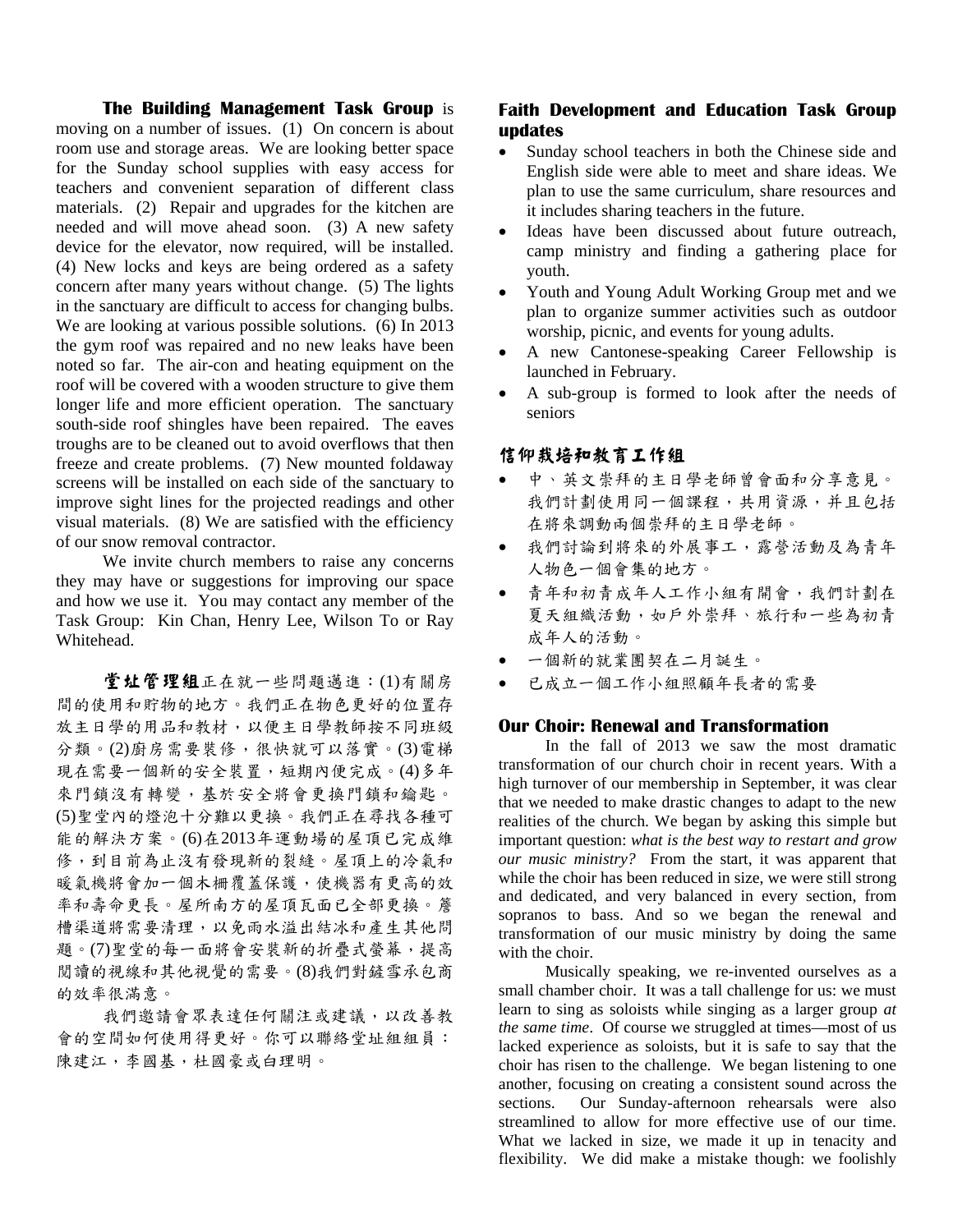assumed that without a large choir, we couldn't possibly tackle difficult songs anymore. Just a few weeks ago, for the first time in many years, the choir sang *a capella* (without accompaniment) during worship service. It was an exhilarating experience.

Since last fall, our membership has grown again. But we have not forgotten that a church choir has a more important purpose than merely performing every Sunday: while we lead the congregation in worship, we also lead people to Jesus. So, in the months ahead, the choir will look at new outreach projects to bring the Gospel outside of the church. To accomplish our goals, the choir is always recruiting new members. If you are interested in singing, come and join us! No experience is necessary. Do you play the piano? We are also looking for a few more accompanists.

#### 我們的詩班:重整和轉變

在2013年的秋天,教會的詩班經歷了近年來最劇 烈的轉變。九月末月詩班人事上變動很大,詩班的運 作顯然需要作出重大的改變,以適應教會事工的新狀 況和需要。我們開始問一個簡單但十分重要的問題: 什麼是最佳的方向重新開展詩班和音樂事工?雖然詩 班員人數明顯減少了,我們依然能夠緊守事奉的崗 位。從女高音到男低音,詩班每個音部仍然非常平 衡。教會中文音樂事工的更新和轉變便由詩班開始。

從音樂角度來說,新重組的詩班是一個「室樂合 唱團」。新唱歌方法對我們是一個大挑戰:崇拜獻唱 時,我們同時必須學會獨唱,又要學會做一個大詩班 的一份子。我們大多缺乏獨唱的經驗,開始時都覺得 非常吃力。但我們開始學習彼此聆聽,集中我們的注 意力去唱出一個和諧的新聲音。主日下午排練也得簡 化,以便我們更有效地利用時間。我們看來「人丁單 薄」,但較小的詩班令我們歌唱方面更加有彈性。可 以肯定的是詩班在這數月來得到了一個新的動力:我 們唱得越來越好!我們起初有一個錯誤的想法:以為 沒有大型詩班,我們不能再唱比較困難的詩歌。只是 幾星期前,詩班多年來第一次用清唱方式在崇拜中獻 唱。這是個令我們每一個詩班員興奮的經驗。

自去年秋天以來詩班員人數已經再次增加。但我 們沒有忘記詩班在教會事工的崗位,不是每主日崇拜 時「表演」:我們帶領教會會眾敬拜,我們也用詩歌 帶到渴望聽到福音的人到主耶穌的家那裏。在未來數 月,詩班將開始拓展外新的展事工,將福音帶到社會 的每一個角落。去實現我們的新目標,教會詩班正在 招募新成員和鋼琴伴奏。

#### **Outreach Programs**

These are the outreach programs and initiatives support or in the process of being considered by TCUC.

1. "Out of the Cold" program coordinated by Knox United Church. Our church supports and volunteer once or twice a year as host at Christian Center of Knox United

Church to prepare dinner, breakfast and lunch for the low income earners and the homeless. The program runs every Friday evening till Saturday morning from November to March of the following year.

- 2. "10,000 Trees for the Rough" Tree planting in April each year around Earth Day – to add more green to the planet earth.
- 3. "OtherHalf Stem Cell" Initiatives volunteer group assisting Canadian Blood Bank to recruit Chinese stem cell donors for leukemia patients. Volunteering at their summer and fall events.
- 4. "Chi Heng Foundation Canada" Charity organization raising funds for Aids orphans' welfare and education in China. Volunteers at their annual telethon and fund raising events.
- 5. "CP 24 / CHUM Christmas Wish" collecting new toys for children in need living in the GTA and providing further support by visiting the warehouse to assist in sorting the toys。
- 6. "New Circles" collecting gently-used coats and other winter outerwear for this not-for-profit agency helping disadvantaged families in Toronto.
- 7. The Sunday school children/youths sponsors a World Vision child through fund raising activities such as congee, soup and bread, sushi meals.
- 8. The Red Door Shelter has received Family Christmas Hampers from TCUC.

#### 外展事工

以下是多倫多中華聯合教會參與或考慮支持的外展 事工:

- 1. 本堂支持由Knox聯合教會主辦的寒冬送暖流。我們 組織義工團隊在其基督徒中心,每年負責一次或兩 次為低收入人士和無家可歸者供應晚餐、早餐和午 餐。這項活動於每年十一月至明年三月的星期五晚 上直至星期六早晨。
- 2. "植樹節"這活動在每年四月舉行,在市郊荒蕪崎 嶇不平的地面種植,去綠化地球。
- 3. "OtherHalf加華幹細胞協會" 協助加拿大血庫在 華人中為白血病患者尋找合適的骨髓捐贈者。我們 的義工參與其夏天和秋天舉行的捐贈者招募活動。
- 4. "智行加拿大基金"這個慈善機構為援助中國愛滋 病者孤兒的生活和教育費用籌募捐款。我們的義工 參與其每年舉行的電話募捐運動和其他籌款活動。
- 5. "CP 24/CHUM聖誕節願望":為居住在大多倫多 市接受生活援助的兒童收集新的玩具,並且去到其 倉庫協助他們將玩具分類以進一步支持這活動。
- 6. "新的圈子"為這慈善機構收集舊(半新)外套和寒冬 衣物,這個非牟利活動幫助多倫多市貧困的家庭。
- 7. 主日學兒童及青少年助養世界宣明會一個兒童,透 過一些籌募活動:如售賣粥、湯、麵包、壽司飯等 獲得款項支持這項事工。
- 8. 在聖誕節我們收集聖誕禮籃給予紅門庇護中心的家 庭。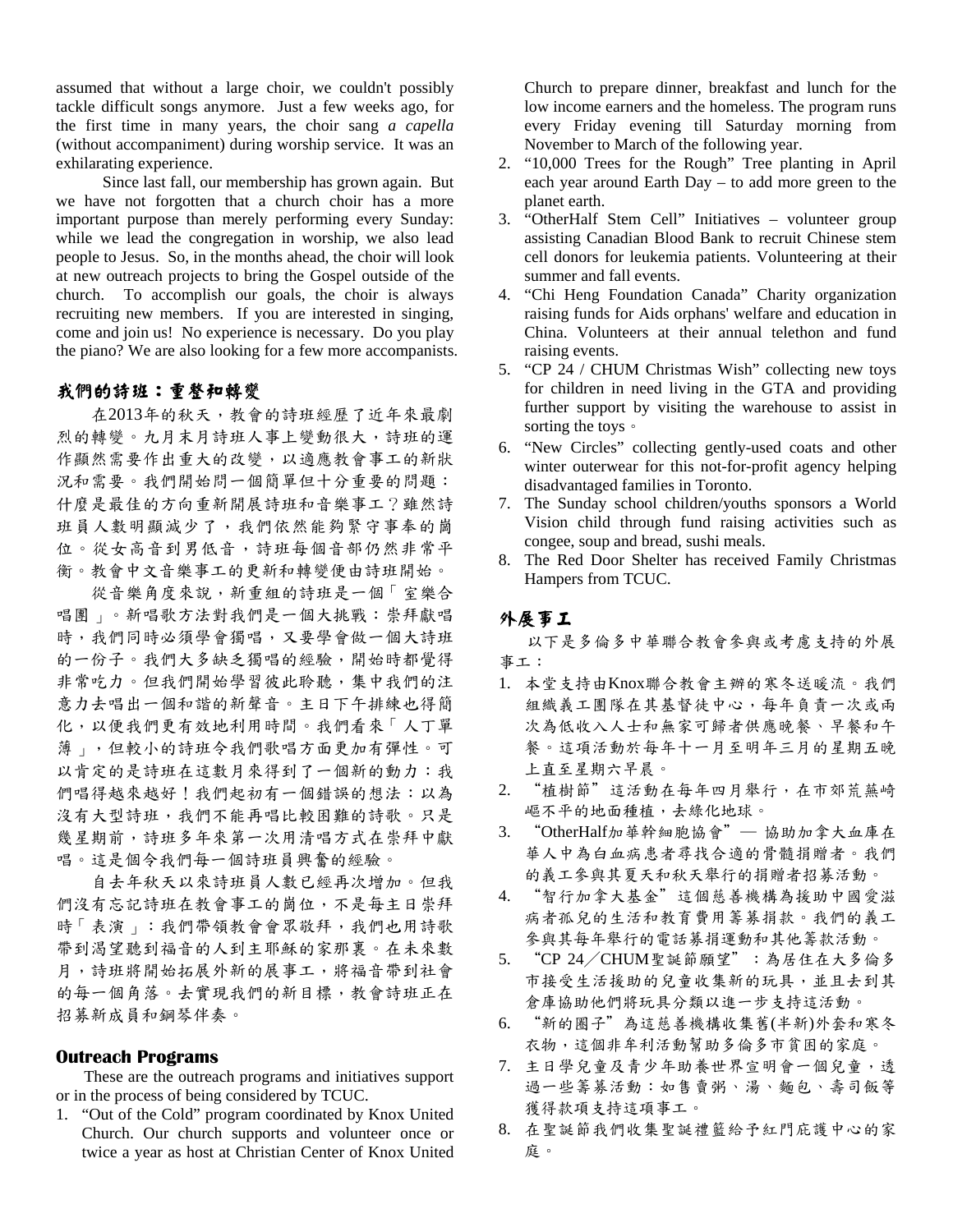# **From Lent to Easter**  大齋節至復活節

#### Ash Wednesday **聖** 灰日

 This mid-week service starts the season of Lent. Lent is a season of meditation, repentance, and learning. During this season, liturgy and hymns will refrained from using the word "Alleluia." Ash Wednesday usually is a simple worship with hymns and proclamation. The service ends with the imposition of ashes on worshipers' forehead as a way to remind them of their mortality with these words, "Remember we are dust and to dust we shall return."

這個崇拜是大齋節期的開始。大齋節是反省默 想、懺悔和學習操練節制的季節。在這個「撒灰禮」 崇拜的儀式和讚美詩將會避免使用「亞利路亞」這 詞。星期三聖灰日通常是一個簡單的崇拜包含讚美詩 和預告。崇拜結束時參與崇拜人士的額頭上撒上灰 土,讀出「人由塵土而來,最後仍要歸於塵土。」

#### **Palm Sunday 棕樹主日**

 Matthew's Gospel tells us that the people cut branches from the trees and lay these on the road, along with their cloaks, signifying a pathway for royalty, similar to the way in which we might roll out a red carpet. Some churches (climate and weather permitting) begin worship outdoors, and then process into the worship area to one or more Palm Sunday hymns.

馬太福音告訴我們人們在樹上剪下一些枝幹連 同放置在地上,沿著他們的外套,象徵一條為皇族而 設的路,好像我們為隆重的儀式所舖蓋的紅地毯。有 些教會(在環境和天氣許可下) 崇拜在戶外開始,然後 列隊行進原有崇拜的地方唱一首或多首棕樹主日的讚 美詩。

#### **Maundy Thursday 濯足節**

 The Thursday of Holy Week is usually called "Maundy Thursday." The word may come from the Latin *mandatum*, or "command" recalling the new command Jesus gave to his disciples to love one another, or the Latin *mundo* which means "wash," referring to Jesus' washing the disciples' feet at the Last Supper.

 The lectionary readings for this day are the same each year, and include the story of Passover, the earliest account of the Last Supper, and the story of Jesus washing the disciples' feet. Many churches celebrate Communion this evening, often incorporating this into a simple communal meal. If the sanctuary was not stripped of its ornamentation on Palm/Passion Sunday, this is the appropriate way to conclude Maundy Thursday worship, in anticipation of the starkness of Good Friday.

聖週內(復活節前)的星期四通常稱為"濯足 節"。"Maundy"這個詞源出於拉丁文*mandatum*,或 "command命令",意思指耶穌一個新的命令給祂的門 徒要他們彼此相愛,或拉丁文*mundo*,意思是"洗 滌",提及耶穌在最後的晚餐時為門徒洗腳。

每年的經文誦讀選自都是一樣,和包括逾越節 的故事,最後晚餐最早的記事,以及耶穌為門徒洗腳 的故事。許多教會在當晚舉行聖餐禮,通常融入在一 個簡單公共的晚餐。如果在棕樹主日聖堂不能有裝 飾,這是最適宜在濯足節星期四崇拜結東這儀式,全 然預備耶穌在星期五受難。

#### **Good Friday 受難節**

 The somewhat ironic name for this sad day may come from a mispronunciation of "God's Friday" although scholars are uncertain. A central act of worship on this day is the reading of the passion narrative from John's gospel, and other complementary texts. Some churches offer noon worship services or evening ones, accommodating people's work schedules. The focus of worship shouldn't be just feeling sad, but to be motivated to do justice and kindness in the world.

有些諷刺的名字形容這哀傷的日子來自發錯音 "God's Friday上帝的星期五",雖然學者不能斷定 的。崇拜的重點是在這天讀出約翰福音書中悲哀的經 文,和其他補充全文本。有些教會提供中午崇拜或晚 間崇拜,以便做工的人士參加崇拜。崇拜的焦點不應 該感覺哀傷,是要激發(誘導)人們在世上行公義和仁 慈憐憫。

#### **Easter Vigil 復活節守夜齋戒**

 Not many churches observe an Easter Vigil. For some this may begin at the close of Good Friday worship, with the sanctuary open for prayer and meditation around the clock until the first worship of Easter. There may be a simple liturgy connected with this, or simply a time of silence or quiet music, perhaps by candlelight. In some churches, candidates for baptism take an active part in the service culminating in a Service of Baptism on Easter morning.

不多教會遵守復活節守夜。這是在耶穌受難日 崇拜結束時開始日以繼夜,在聖所中圍著一起禱告和 反思直至復活節第一個崇拜。也許有一個簡單的儀式 聯繫著,或簡單地沈默或安靜的音樂,或燃點燭光。 有些教會在復活日清晨崇拜,邀請預備洗禮的人參與 整個崇拜,直達到聖洗禮的高峰。